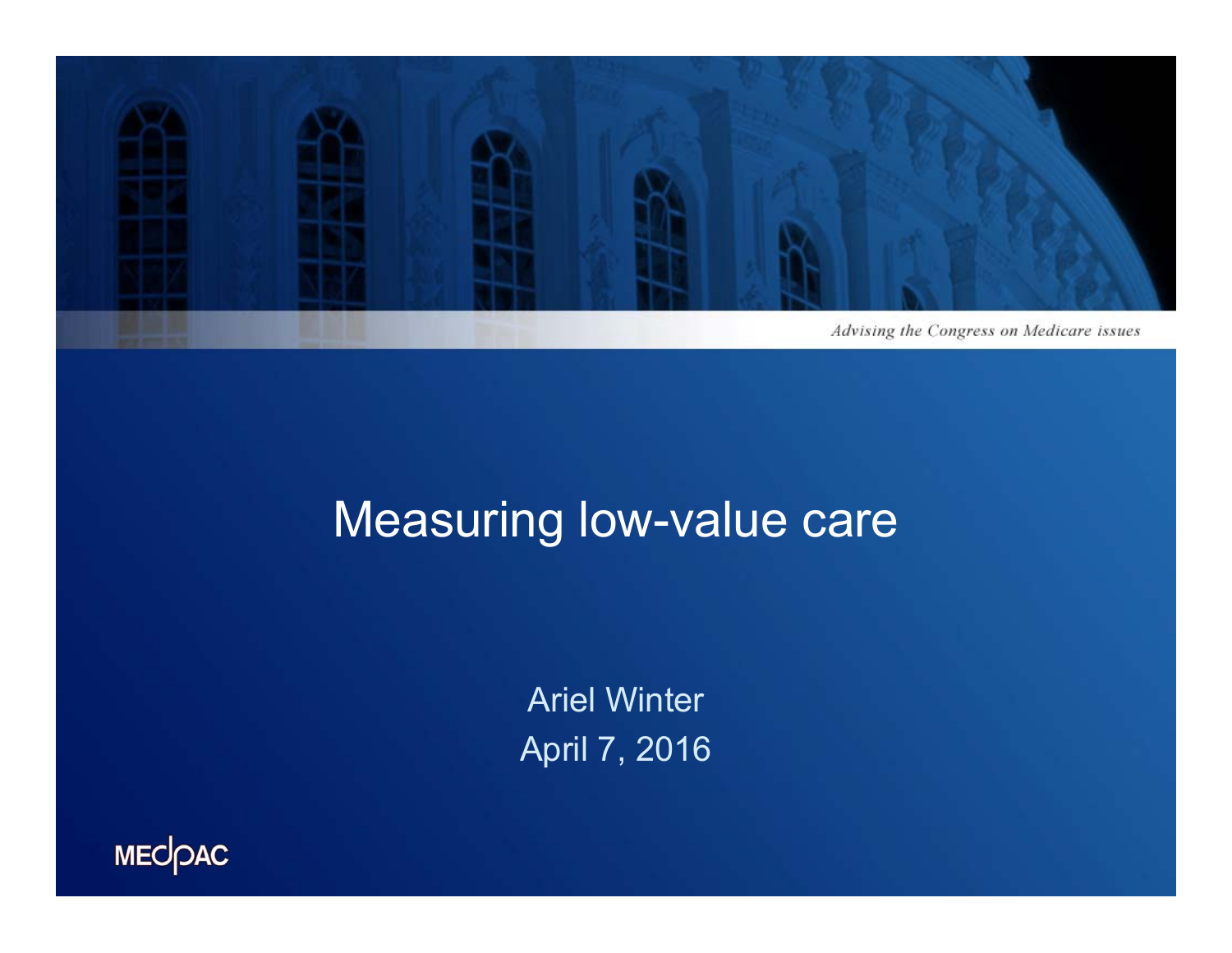#### **Overview**

- **Definition of low-value care**
- Claims-based measures of low-value care
- We applied 31 measures to 2012 and 2013 Medicare claims
- **Results of our analysis**
- **Potential policy directions**

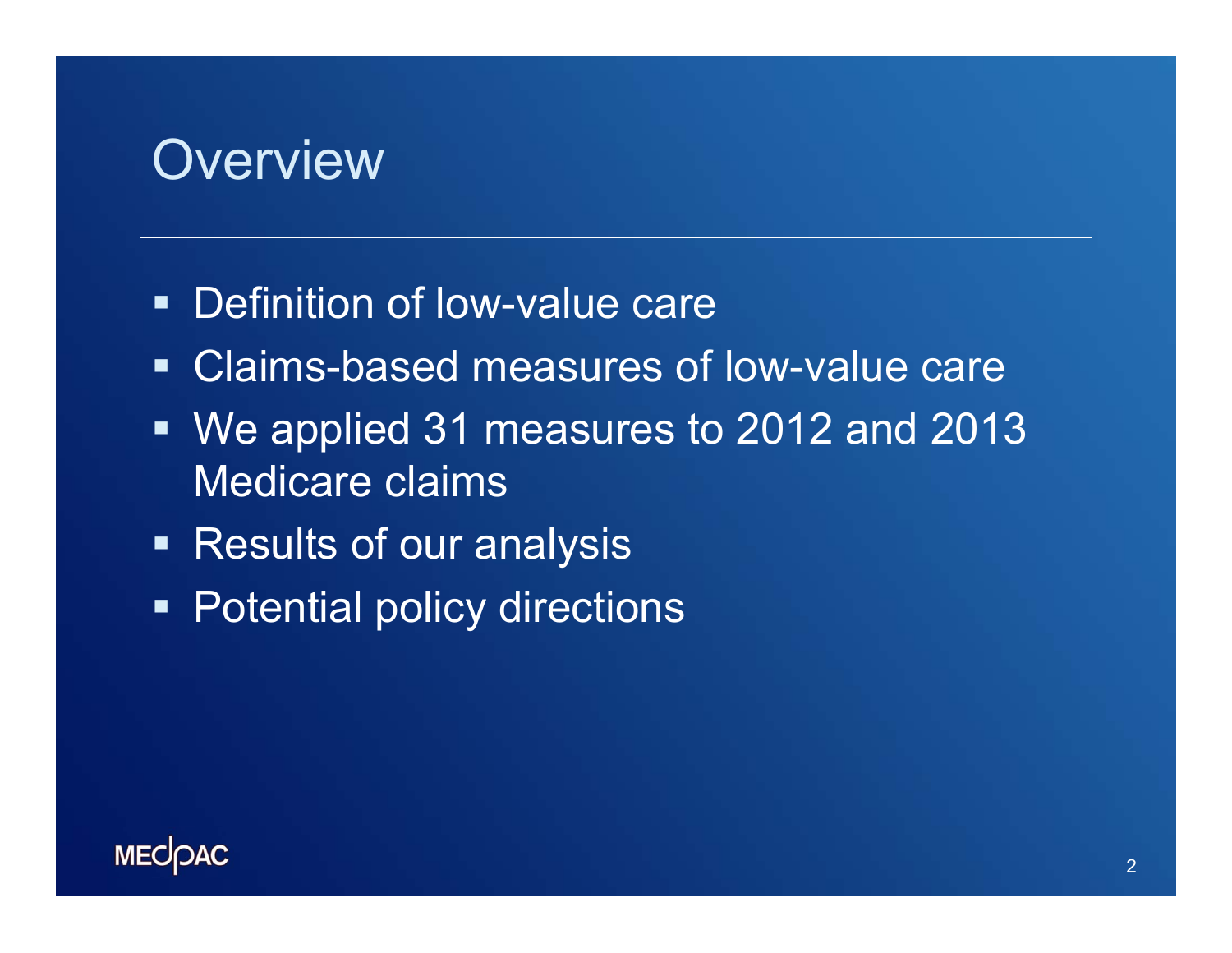#### Low-value care

#### **• Definition**

- **Services with little or no clinical benefit**
- **When risk of harm from a service outweighs** potential benefit

#### **• Potential to harm patients**

- **Direct: Risks from low-value service itself**
- **Indirect: Service may lead to cascade of** additional tests and procedures that contain risks but provide little or no benefit

**- Increases health care spending MECOAC**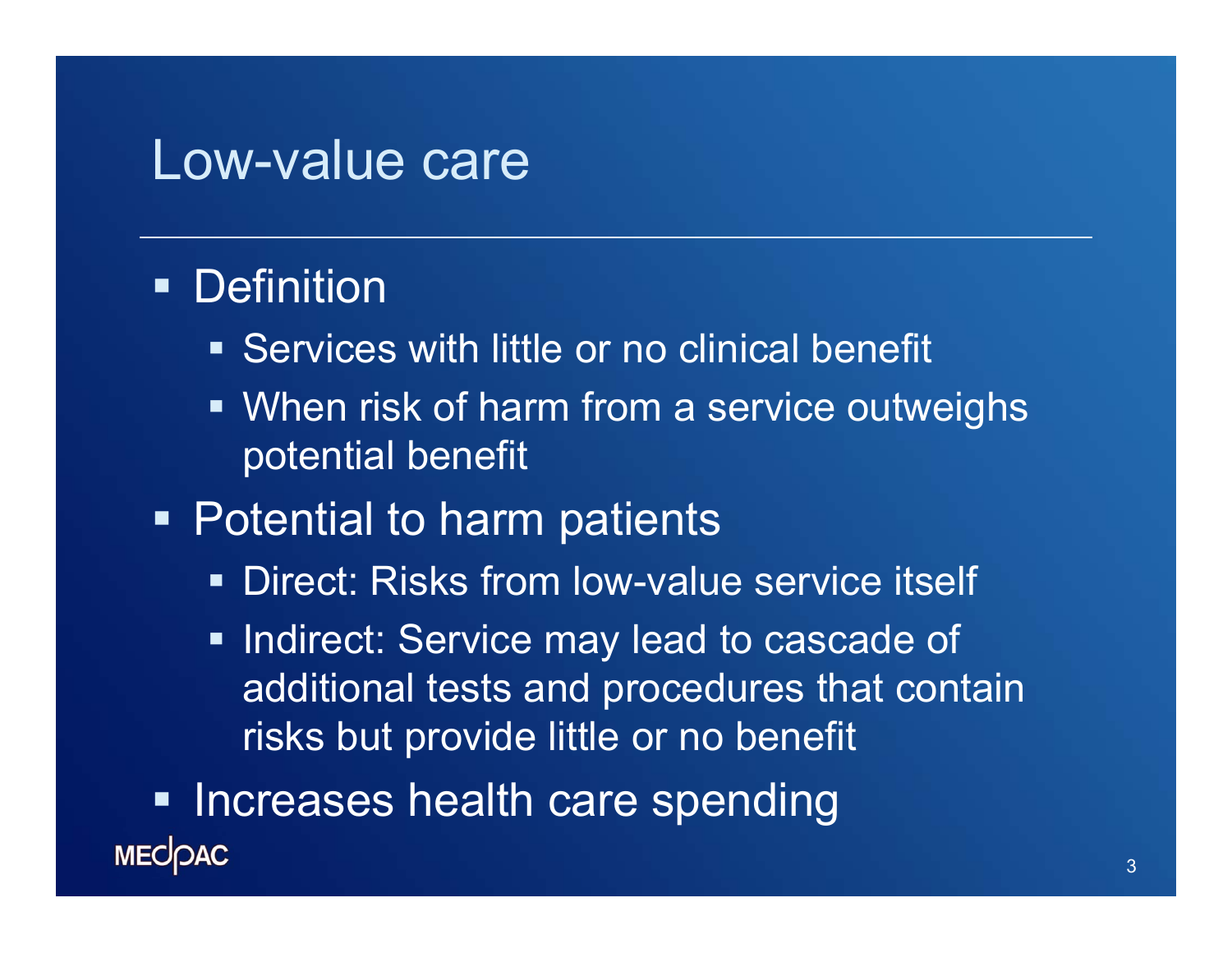# Motivation for examining low-value care

- **Several recent studies of low-value care**
- **Choosing Wisely: over 70 medical societies** identified over 400 tests and procedures that are often overused
- **Commission supports value-based insurance** design (part of benefit redesign)
- When measuring quality, important to look at overuse in addition to underuse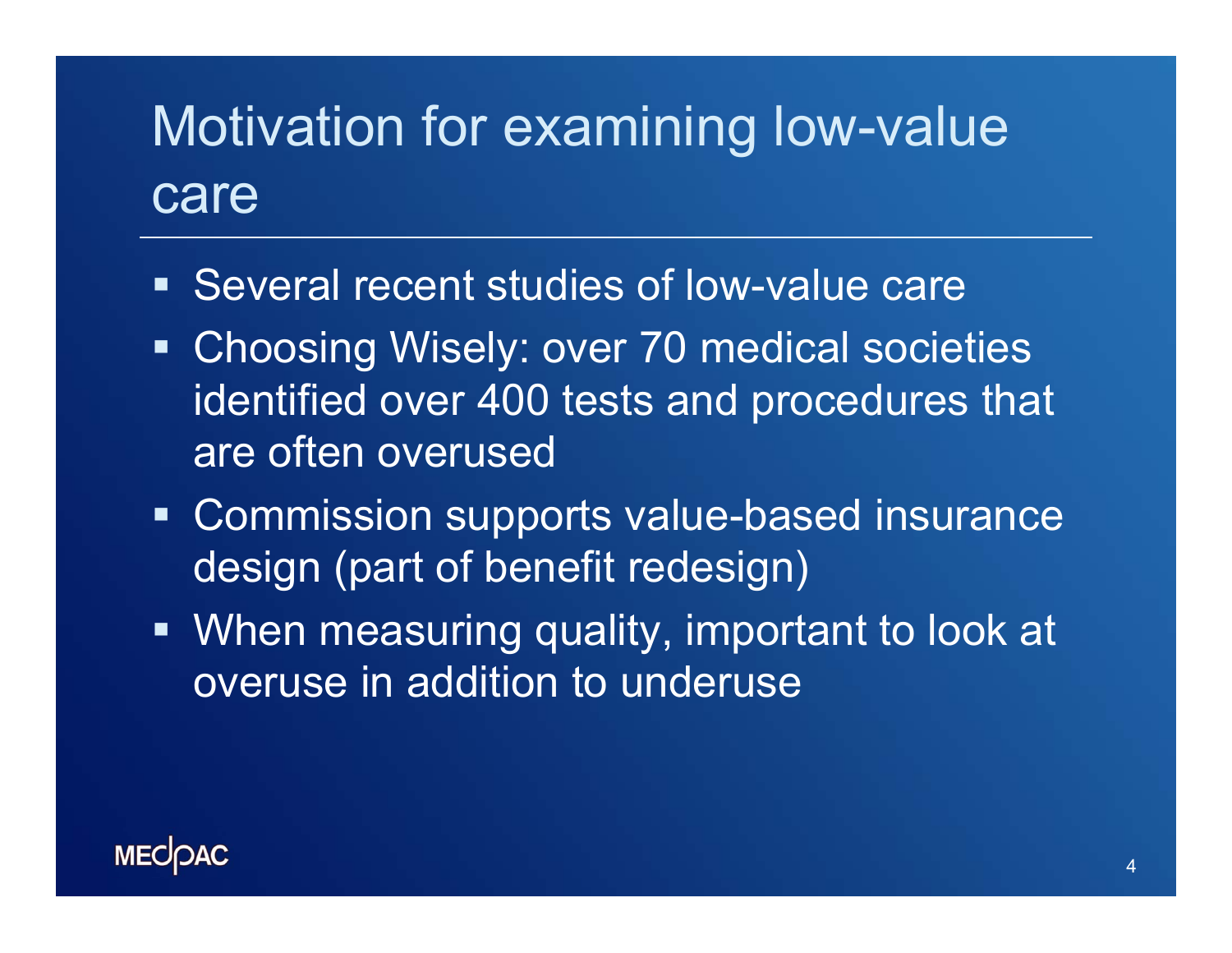# Researchers developed claimsbased measures of low-value care

- Articles in *JAMA Internal Medicine* (Schwartz et al. 2014 and 2015)
- **Measures based on Choosing Wisely,** USPSTF\*, literature, other sources
- **2** versions of each measure
	- **Broad (higher sensitivity)**
	- **Narrow (higher specificity)**

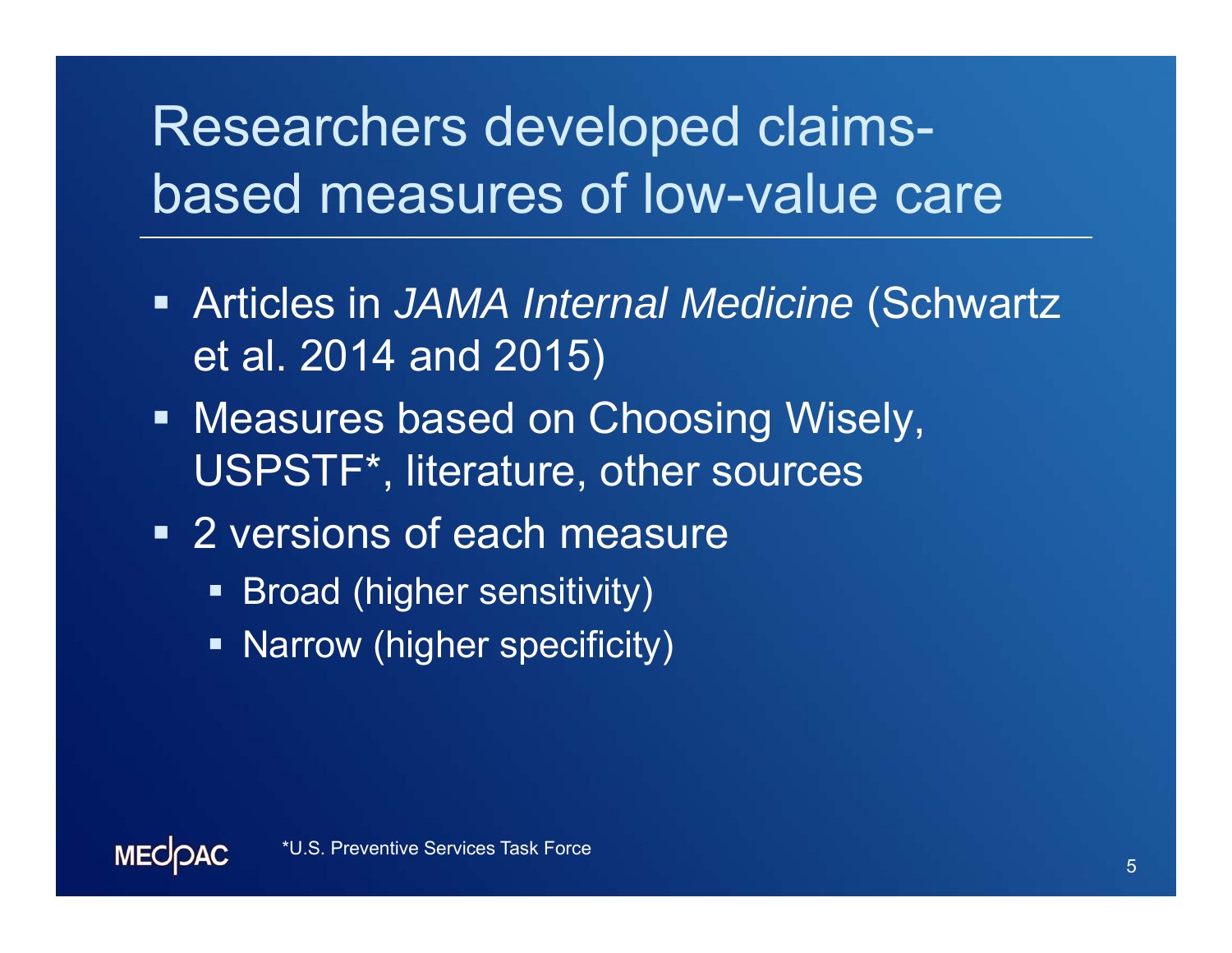# Examples of low-value care measures

| <b>Measure</b>                                  | <b>Source</b>             | <b>Broader</b><br>version                                                           | <b>Narrower</b><br>version                                                                  |
|-------------------------------------------------|---------------------------|-------------------------------------------------------------------------------------|---------------------------------------------------------------------------------------------|
| Imaging for<br>nonspecific low<br>back pain     | Choosing<br><b>Wisely</b> | <b>Back imaging</b><br>w/diagnosis of low<br>back pain                              | Excludes certain<br>diagnoses; limited to<br>imaging within 6 wks<br>of back pain diagnosis |
| Colon cancer<br>screening for older<br>patients | <b>USPSTF</b>             | <b>Colorectal cancer</b><br>screening for all<br>patients aged $\geq 75$            | Only patients aged $\ge$<br>85 w/no history of<br>colon cancer                              |
| Head imaging for<br>uncomplicated<br>headache   | Choosing<br><b>Wisely</b> | CT or MRI imaging of<br>head for headache<br>(not thunderclap or<br>post-traumatic) | Excludes diagnoses<br>that warrant imaging                                                  |

**MECOAC** 

Note: USPSTF (U.S. Preventive Services Task Force), CT (computed tomography).<br>Source: Schwartz et al. 2014.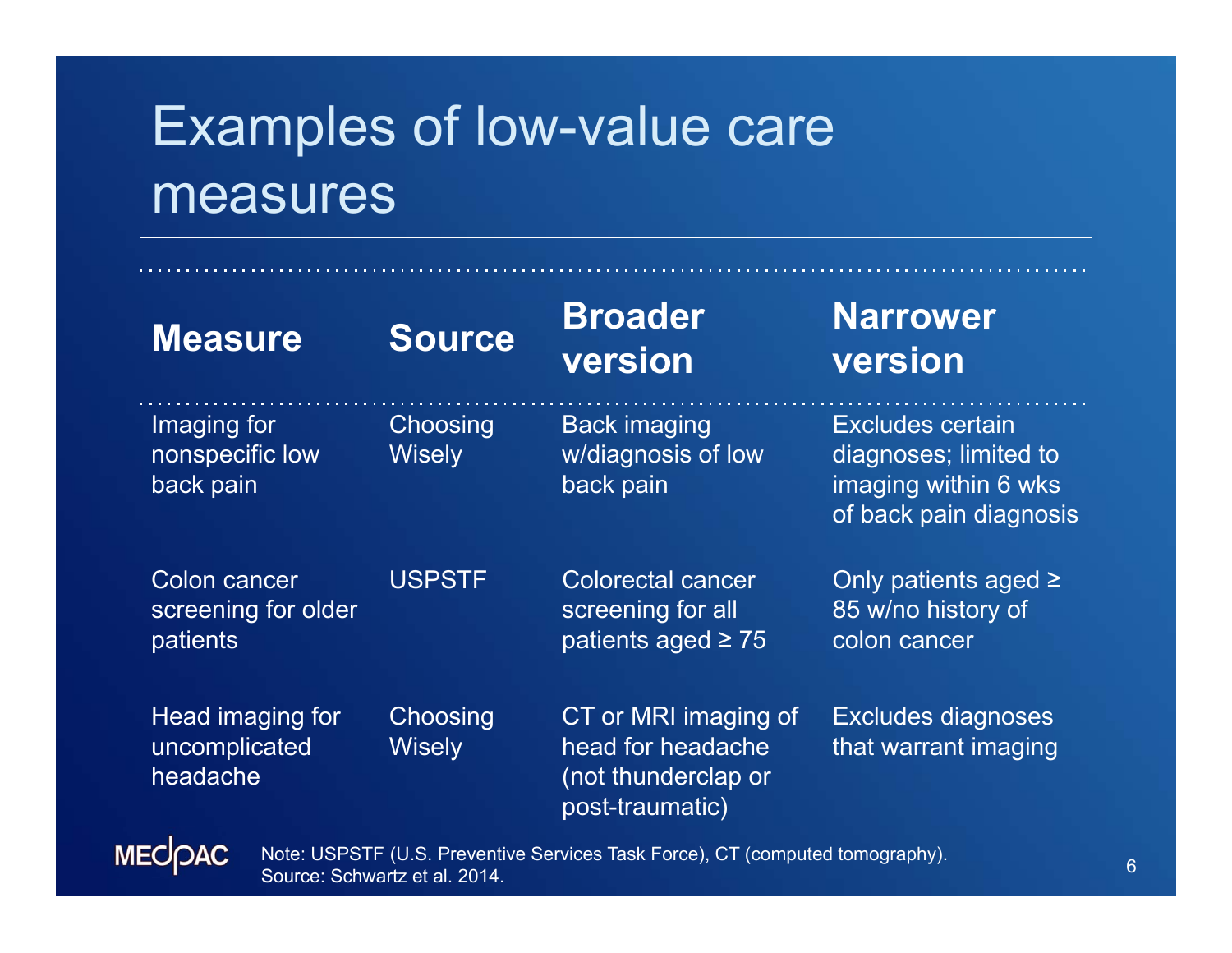## Our analyses of low-value care measures

- **Example 1 Last year, we applied 26 measures to a** 2012 data (100% claims)
	- **Spending based on standardized prices from** 2009
	- **Presented results at April 2015 meeting;** published in data book and March report
- **This year, we applied 31 measures to** 2012 and 2013 data
	- Updated standardized prices from 2009 to 2012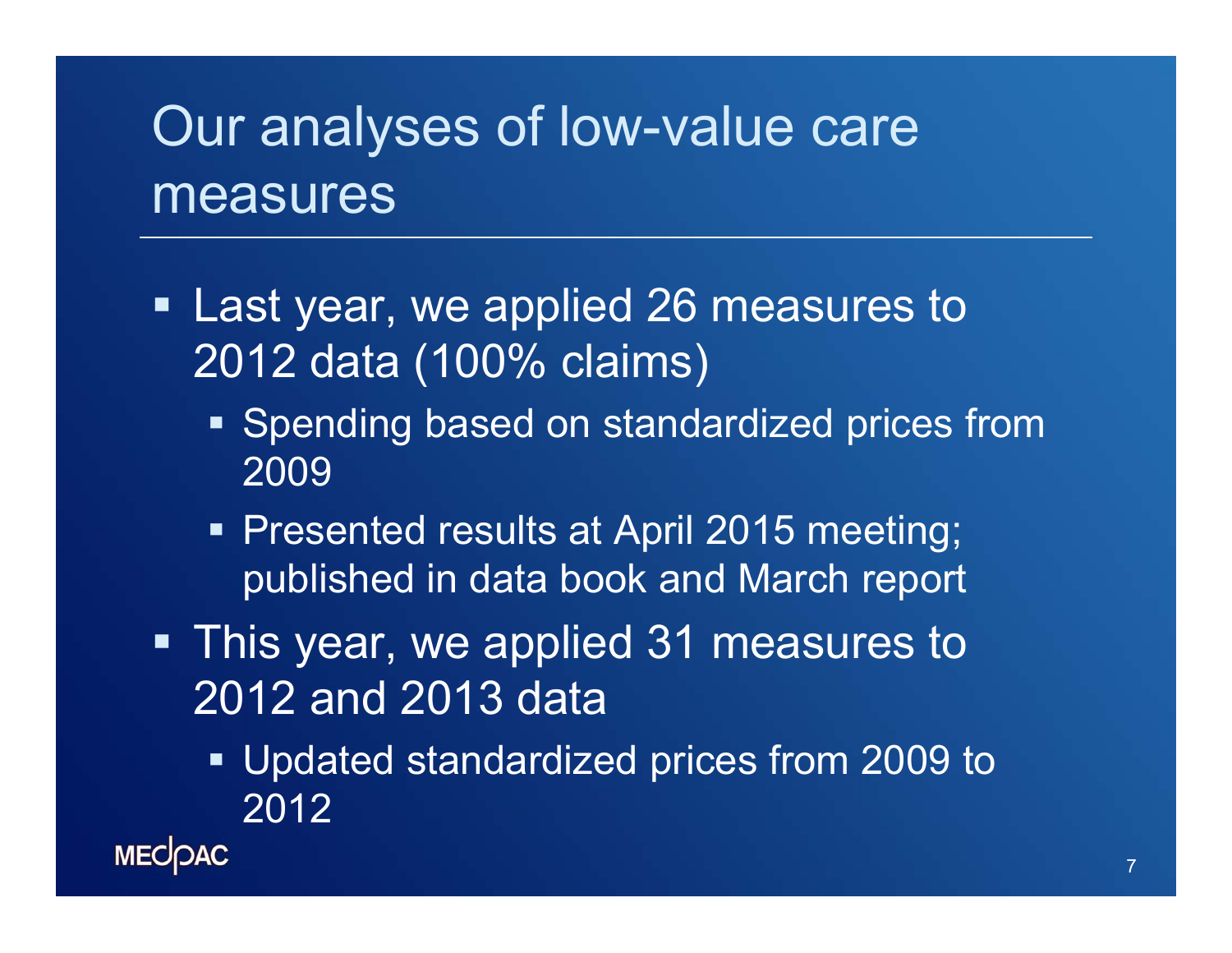# Our analysis of 31 low-value care measures: Aggregate results, 2013

#### **Broader measures**

- 38% of beneficiaries received at least one lowvalue service
- **74 low-value services per 100 beneficiaries**
- **Nedicare spending on low-value care: \$7.1 billion**

#### **Narrower measures**

- 23% of beneficiaries received at least one lowvalue service
- **35 low-value services per 100 beneficiaries**
- **Nedicare spending on low-value care: \$2.6 billion**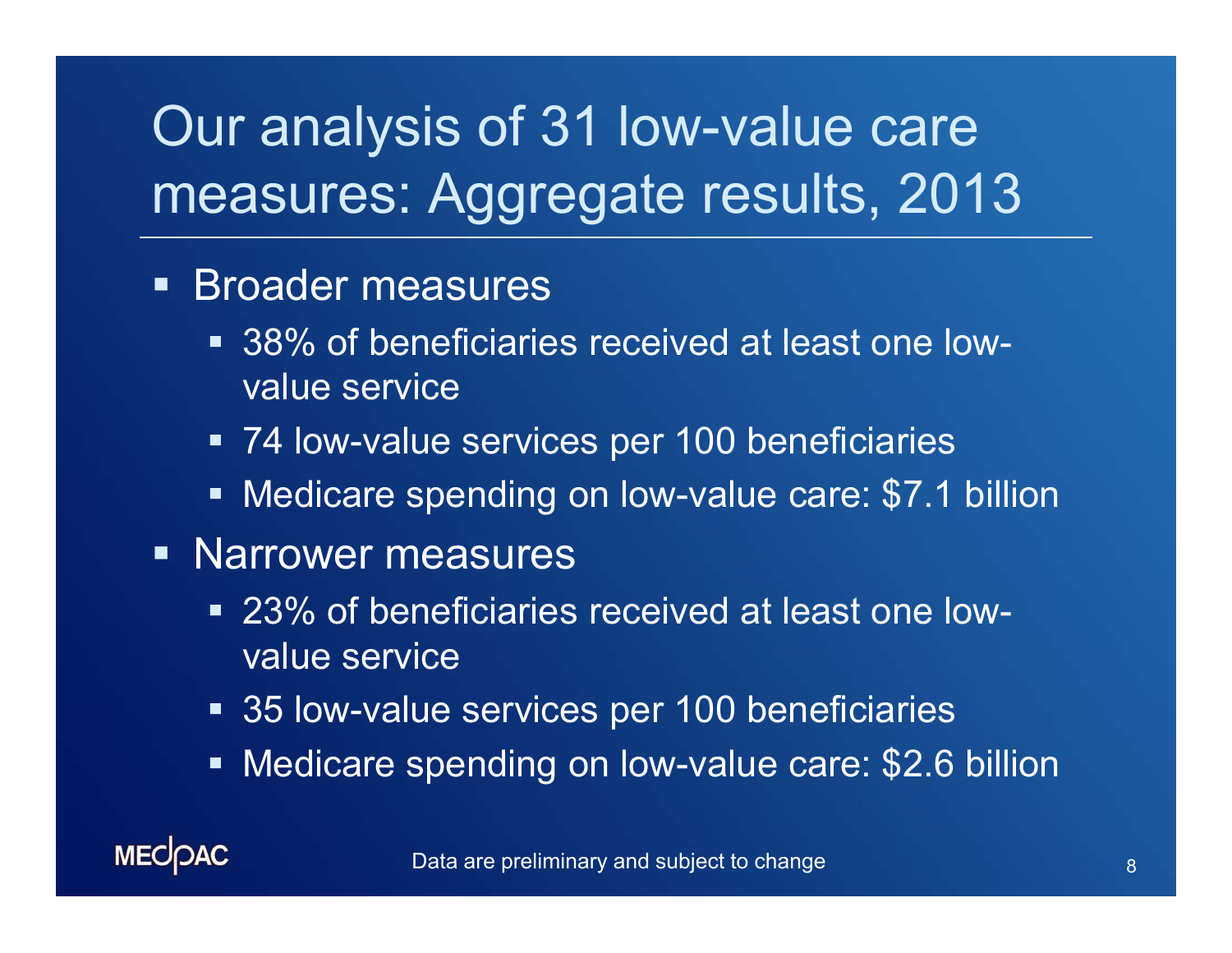### Some categories of low-value care account for most of volume, spending

|                                                           | <b>Broader version</b><br>of measures                                                               | <b>Narrower version</b><br>of measures                                    |
|-----------------------------------------------------------|-----------------------------------------------------------------------------------------------------|---------------------------------------------------------------------------|
| <b>Categories that</b><br>account for most<br>of volume   | Imaging<br>$\bullet$<br><b>Cancer screening</b><br>$\bullet$                                        | Imaging<br>$\bullet$<br>Diagnostic and<br>$\bullet$<br>preventive testing |
| <b>Categories that</b><br>account for most<br>of spending | Cardiovascular<br>$\bullet$<br>tests/procedures<br><b>Other surgical</b><br>$\bullet$<br>procedures | Other surgical<br>$\bullet$<br>procedures<br>Imaging<br>$\bullet$         |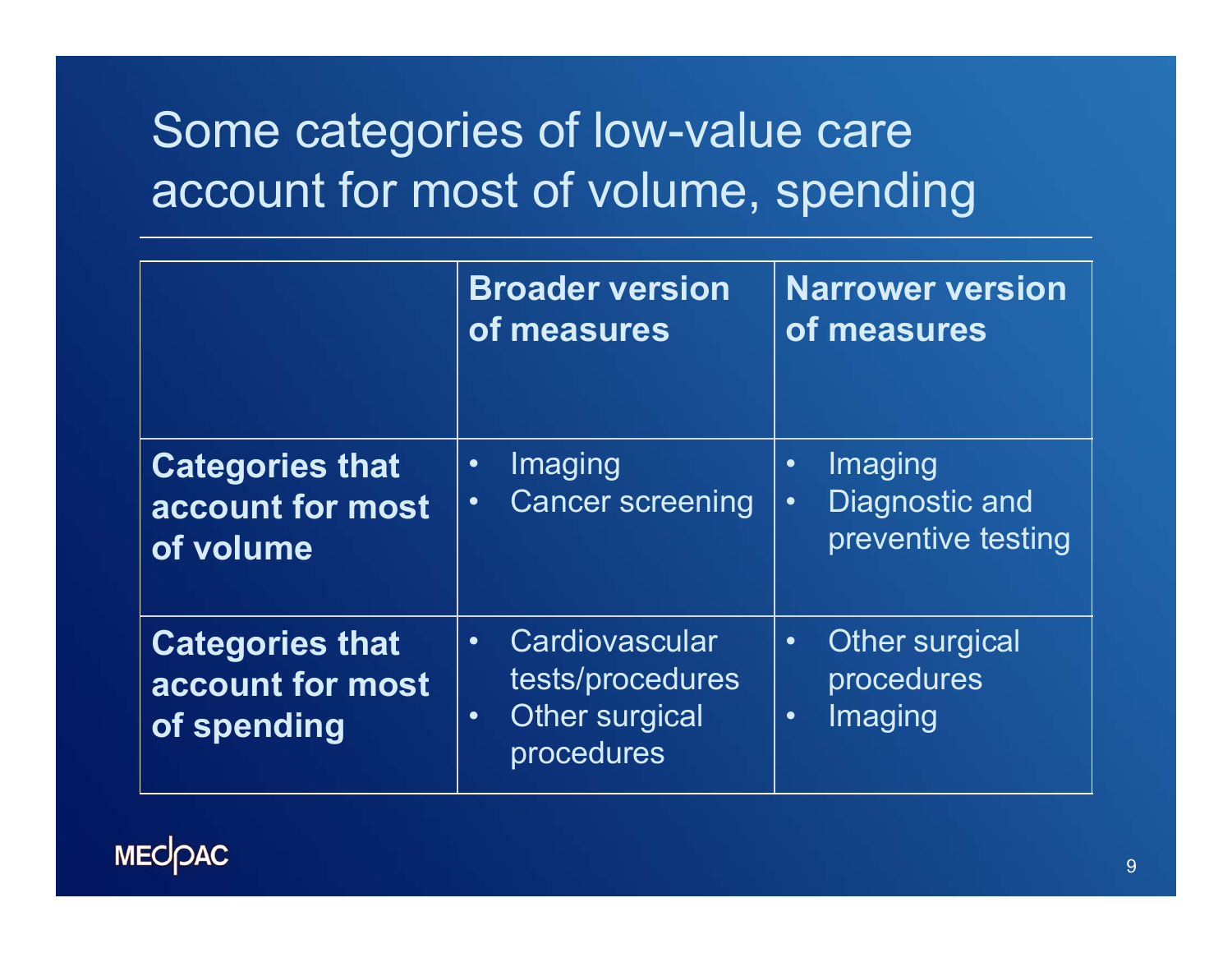# Results for selected individual measures, 2013

| <b>Measure</b>                                | <b>Broader version</b>           |                               | <b>Narrower version</b>          |                               |
|-----------------------------------------------|----------------------------------|-------------------------------|----------------------------------|-------------------------------|
|                                               | <b>Count per</b><br>100 patients | <b>Spending</b><br>(millions) | <b>Count per</b><br>100 patients | <b>Spending</b><br>(millions) |
| Imaging for<br>nonspecific low back<br>pain   | 11.9                             | \$236                         | 3.4                              | \$68                          |
| <b>PSA</b> screening at<br>age $\geq$ 75 yrs  | 9.2                              | 82                            | 5.2                              | 47                            |
| Colon cancer<br>screening for older<br>adults | 8.4                              | 443                           | 0.4                              | 4                             |
| Spinal injection for<br>low-back pain         | 6.4                              | 1,261                         | 3.3                              | 654                           |



Data are preliminary and subject to change 10 and 10 and 10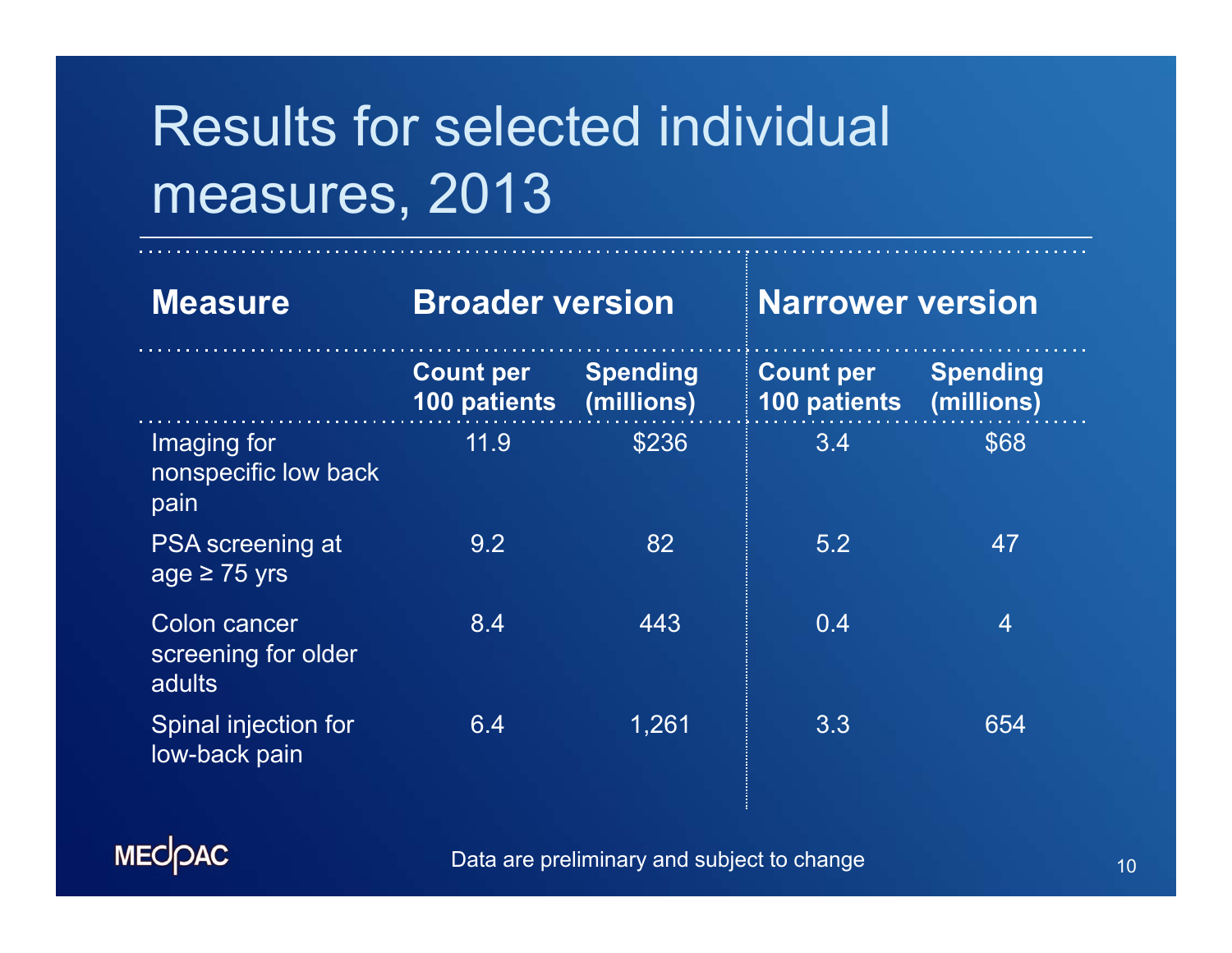# Results probably understate volume and spending on low-value care

- $\blacksquare$  Limited number of claims-based measures of lowvalue care
- $\blacksquare$  Challenging to identify low-value care with claims data
- **Spending estimates for low-value care don't include** downstream services that result from the initial service
- **Study estimated that Medicare spent \$145** million/year on PSA tests + related diagnostic services for men age  $\geq$  75 (Ma et al. 2014)
	- **PSA tests accounted for 28% of spending**

 Biopsies accounted for 50%, pathology for 19% **MECOAC**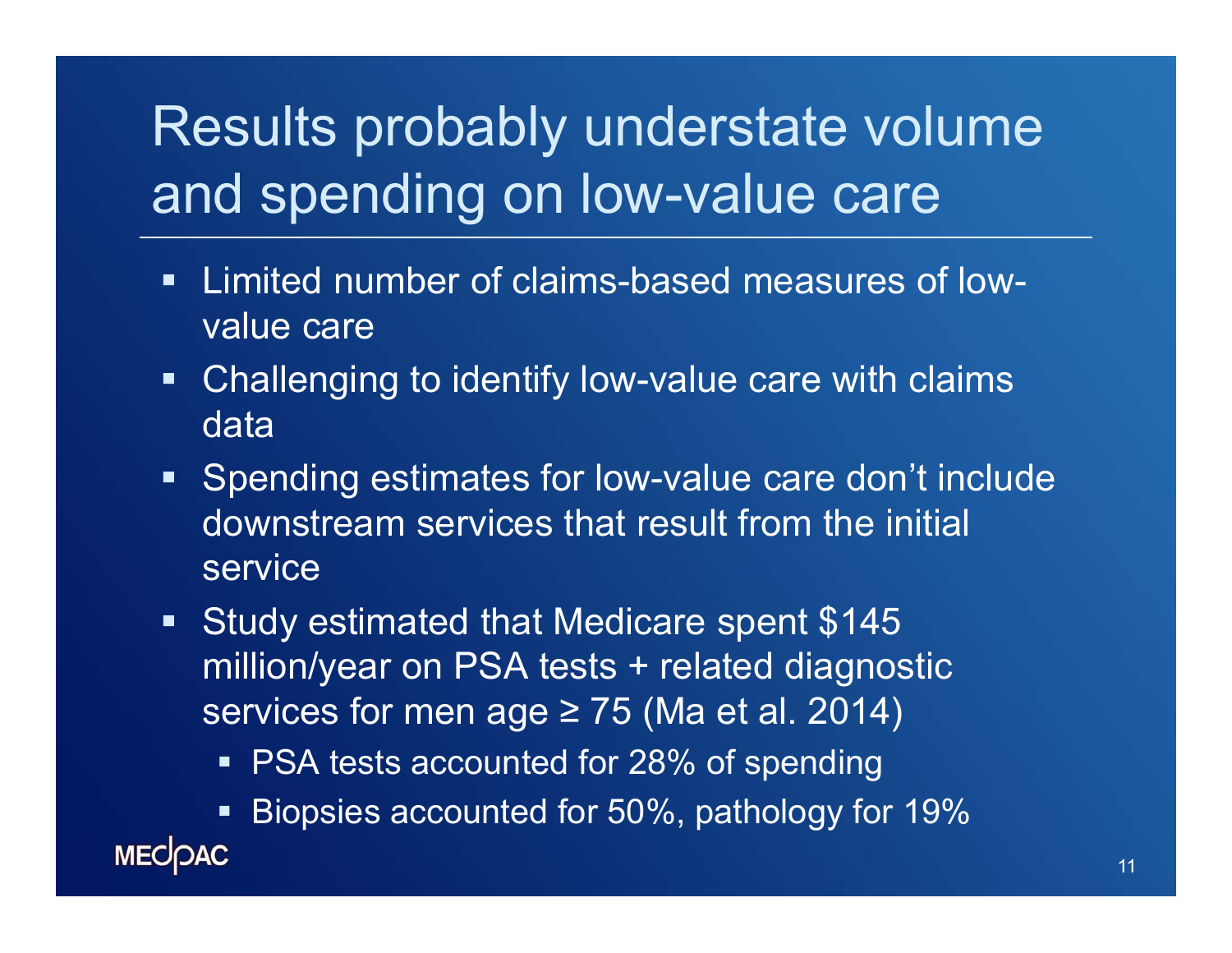### Pioneer ACOs reduced low-value care compared with control group (Schwartz et al. 2015)

- Researchers compared change in use of lowvalue care between beneficiaries in Pioneer ACOs and control group of other beneficiaries
- 31 measures
- **ACOs had greater reduction in volume**  $(-1.9%)$  and spending  $(-4.5%)$  for low-value care relative to control group